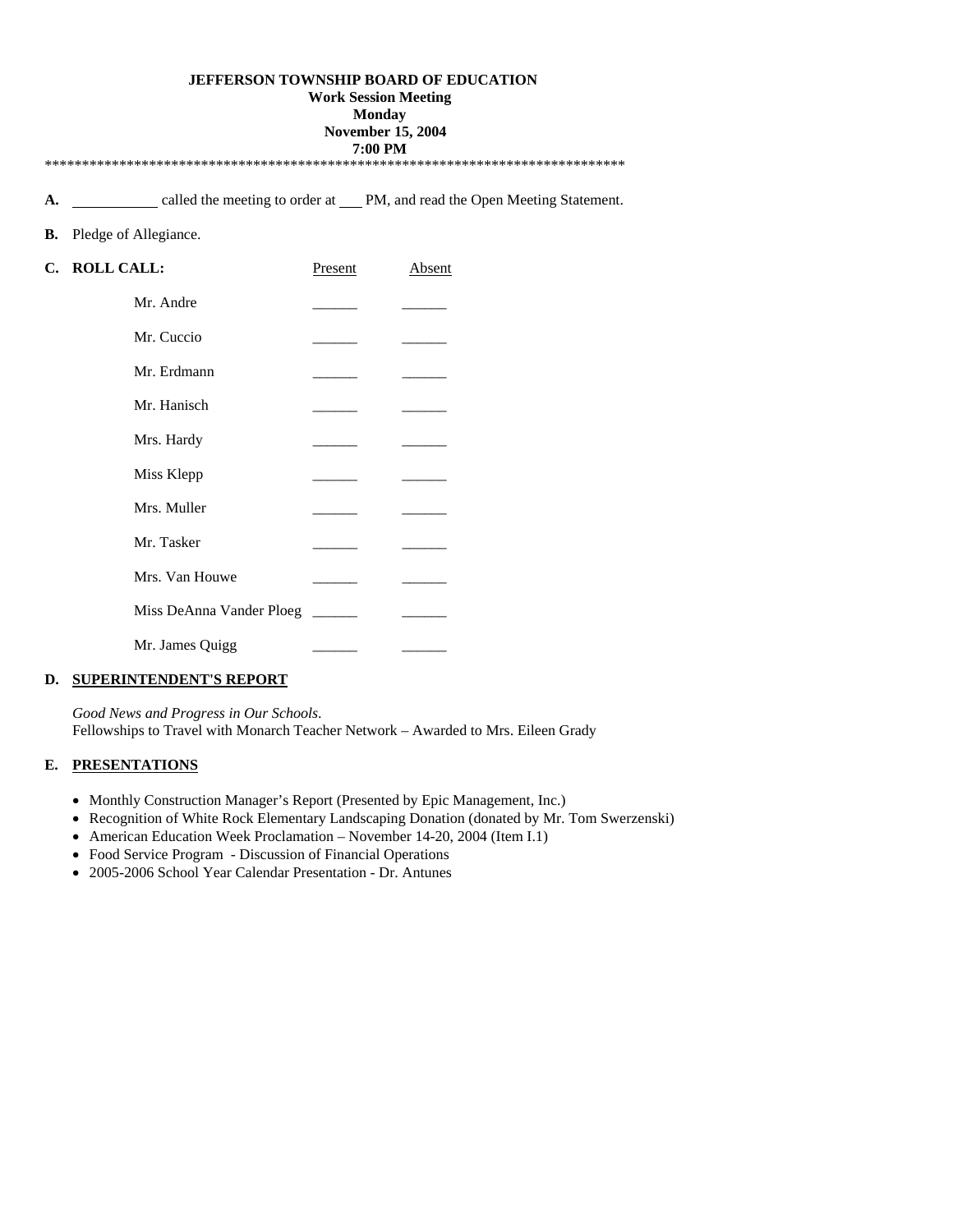#### **F. MINUTES OF MEETINGS**

**F.1** Motion by seconded by seconded by that the minutes of the following meeting be approved as submitted:

 October 11, 2004 – Work Session Meeting October 18, 2004 – Regular Meeting

#### **G. FINANCE COMMITTEE**

Motion by \_\_\_\_\_\_\_\_\_\_\_, seconded by \_\_\_\_\_\_\_\_\_\_, to accept the recommendation of the Superintendent to approve and adopt motions G.1 through G.6, as described below:

- **G.1** Motion to approve the list of **requisitions** dated October 2004 in the amount of \$614,341.74.
- **G.2** Motion to approve the **bills list** dated October 2004 in the amount of \$2,549,038.64.
- **G.3** Motion to accept the **Treasurer and Secretary's Report** dated September 30, 2004 as being in balance.
- **G.4** Motion to approve the **transfers** dated September 2004 in the amount of \$50,055.00.
- **G.5** Motion that the Board of Education approve the **certification** by the Board Secretary, pursuant to NJAC  $6A:23-2.11(c)3$ , that as of September 30, 2004 no line item account has encumbrances and expenditures, which in total exceed the line item appropriation in violation of NJAC 6A:23-2.11(a).
- **G.6** Motion to certify, in accordance with NJAC 6A:23-2.11(c)4, that as of September 30, 2004, after review of the Board Secretary's and Treasurer's **Monthly Financial Reports** and upon consultation with the appropriate district officials, to the best of our knowledge no major account or fund has been overexpended in violation of NJAC 6A:23-2.11(b), and that sufficient funds are available to meet the district's financial obligations for the remainder of the fiscal year.

#### **H**. **PERSONNEL COMMITTEE**

Motion by \_\_\_\_\_\_\_\_\_\_\_\_, seconded by \_\_\_\_\_\_\_\_\_\_\_\_, to accept the recommendation of the Superintendent to approve and adopt motions H.1 and H.2, as described below:

 **H.1** Motion to appoint and submit to the County Superintendent applications for **emergent hiring** and the applicant's attestation that he/she has not been convicted of any disqualifying crime pursuant to the provisions of N.J.S.A. 18A:6-7.1 et. Seq., N.J.S.A. 18A:39-17 et. seq., or N.J.S.A. 18A:6-4.13 et. seq. for those employees listed below: (All appointments are contingent upon receipt of proper teaching certification and all salary placements are pending receipt of college transcripts verifying degree status and letter stating years of service in other districts, \* denotes mentoring required)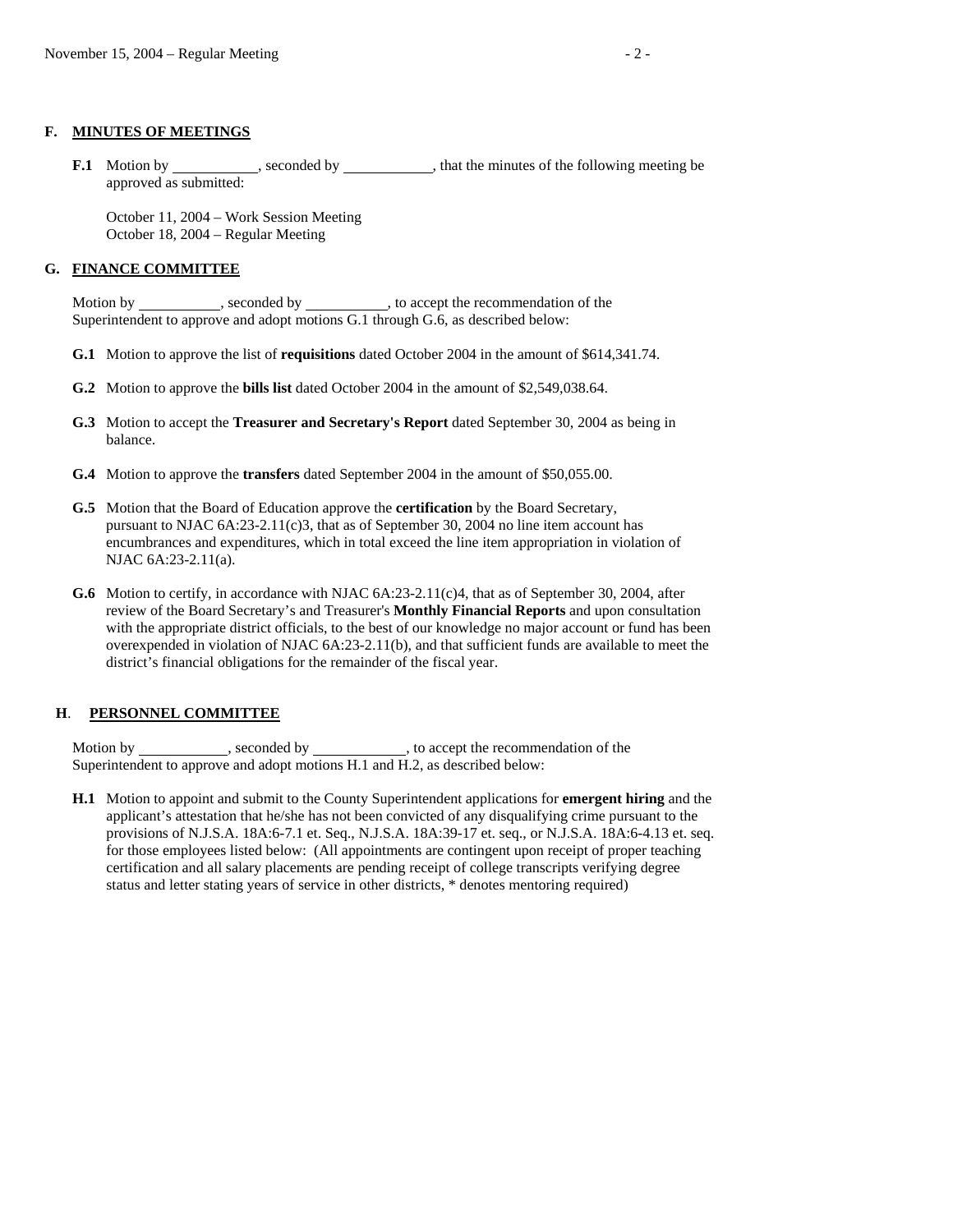| Personnel                                  |                     |                                    |                 |                          |                            |                                  |                    |                                                     |
|--------------------------------------------|---------------------|------------------------------------|-----------------|--------------------------|----------------------------|----------------------------------|--------------------|-----------------------------------------------------|
| Name                                       | Nature of<br>Action | <b>Position</b>                    | Step            |                          | Loc.                       | Date<br>Effective                | Date<br>Termin.    | <b>Discussion</b>                                   |
| A: Administrators                          |                     |                                    |                 | <b>Salary</b>            |                            |                                  |                    |                                                     |
| Luis Rojas                                 | Appoint             | <b>Juman Resources</b><br>Director |                 | \$85,000                 | Central<br>Office          | 1/1/05 or Upon<br>availability   | 6/30/05            | <b>New Position</b>                                 |
| <b>B: Instructional</b>                    |                     |                                    |                 |                          |                            |                                  |                    |                                                     |
| Helen Gogick                               | Retirement          | Grade 6 LA                         |                 |                          | <b>JTMS</b>                | 1/01/05                          |                    | Retiring after 25 years                             |
| arol Robbins                               | Retirement          | Grade 7 Science                    |                 |                          | <b>JTMS</b>                | 1/01/05                          |                    | Retiring after 30 years                             |
| Michele Santos                             | Appoint             | $3$ rade $3$                       |                 | \$39,000                 | <b>WR</b>                  | 11/1/04                          | 6/30/05            | <b>To Fill A Vacancy</b>                            |
| Jessica Paladini                           | Appoint             | ong-term Sub                       |                 | \$195/diem               | <b>JTHS</b>                | 11/1504                          | 1/10/05            | English replacement                                 |
| anya Senney<br>Sherry Kierman              | Appoint<br>Appoint  | ong-term Sub<br>ong-term Sub       |                 |                          | Cozy<br>Cozy               | 1/01/05<br>1/01/05               | 6/30/05<br>6/30/05 | eave replacement<br>eave replacement                |
| Patricia Ziobro                            | Appoint             | ong-term Sub                       |                 | \$195/diem               | Stanlick                   | 11/18/04                         | 3/18/05            | eave replacement                                    |
| RK                                         | eave of Absence     | Supervisor                         |                 |                          | <b>JTHS</b>                | 11/19/04                         | 4/17/05            | Jsing 28 sick days                                  |
|                                            | eave of Absence     | Grade 2                            |                 |                          | Cozy                       | 1/3/05                           | 6/30/05            | Requesting extension<br>of leave thru 6/30/05       |
| KS                                         | eave of Absence     | English                            |                 |                          | <b>JTHS</b>                | 11/15/04                         | 1/10/05            | Jsing 10 sick days                                  |
|                                            | eave of Absence     | Grade 1                            |                 |                          | Cozy                       | 1/21/05                          | 6/30/05            | Jsing 18 sick days                                  |
| Kristen M. FitzPatrick                     | Resignation         | Resource Center                    |                 |                          | <b>Stanlick</b>            | 11/18/04                         | 11/18/04           |                                                     |
| C: Non-Instructional<br>Sandra Snyder      | Appoint             | Confidential Sec.                  |                 | \$52,500                 | Supt. Ofc                  | 12/16/04 or<br>Upon availability | 6/30/05            | To fill vacancy                                     |
| Lurleen Bowie                              | Resignation         | Gen/Sp Ed Aide                     |                 |                          | Stanlick                   | 11/1/04                          | 11/1/04            | Moving out of area                                  |
| Audrey Kazimir                             | Adjustment of Hrs   | Spec Ed Aide                       |                 |                          | WR                         | 9/20/04                          | 6/30/05            | From 10.3 to 19.3                                   |
| Charles Robinson                           | Extension of Hrs    | Hall Monitor                       |                 | \$15.09/hr               | <b>JTHS</b>                | 10/29/04                         | 6/30/05            | To Monitor evening<br>events                        |
| <b>D: Substitutes/Other</b>                |                     |                                    |                 |                          |                            |                                  |                    |                                                     |
| <b>Kerry Quinn</b>                         | Reappointment       | Sub Nurse                          |                 | \$80/diem                |                            | 11/16/04                         | 6/30/05            |                                                     |
| Frederick Lewis                            | Appoint             | Sub Teacher                        |                 | \$80/diem                |                            | 11/16/04                         | 6/30/05            |                                                     |
| James Putnam<br>E. Extra Duty Pay          | Appoint             | Sub Teacher                        |                 | \$80/diem                |                            | 11/16/04                         | 6/30/05            |                                                     |
| Cecelia Hansen<br><b>Athletic Coaches:</b> | Approve             | Legal Hours                        |                 | \$140.00                 | <b>CST</b>                 | 9/15/04                          | 9/16/04            | Summer hours                                        |
| <b>Terry McCarney</b>                      | Appoint             | <b>Head Cheerlead.</b>             | $\overline{18}$ | \$3,901.51               | <b>JTHS</b>                | 2004/05                          |                    | Cheerleading                                        |
| Joe DiGennaro                              | Appoint             | Head Basketball                    | 10              | \$6,862,22               | <b>JTHS</b>                | 2004/05                          |                    | <b>Boys Basketball</b>                              |
| Frank Dwornikoski                          | Appoint             | Asst Basketball                    | 25              | \$5531.36                | <b>JTHS</b>                | 2004/05                          |                    | <b>Boys Basketball</b>                              |
| Brian Hough                                | Appoint             | <b>Asst Basketball</b>             | $\overline{7}$  | \$4,631.36               | <b>JTHS</b>                | 2004/05                          |                    | <b>Boys Basketball</b>                              |
| <b>Richard Slayton</b>                     | Appoint             | Volunteer                          |                 | N/A                      | <b>JTHS</b>                | 2004/05                          |                    | <b>Boys Basketball</b>                              |
| James O'Connor                             | Appoint             | <b>Head Basketball</b>             | 22              | \$7,462.22               | <b>JTHS</b>                | 2004/05                          |                    | Girls Basketball                                    |
| Greg Eck                                   | Appoint             | Asst Basketball                    | 21              | \$5,331.36               | <b>JTHS</b>                | 2004/05                          |                    | Girls Basketball                                    |
| Nancy Harris                               | Appoint             | <b>Asst Basketball</b>             | 8               | \$4681.36                | <b>JTHS</b>                | 2004/05                          |                    | Girls Basketball                                    |
| Ken Rossi                                  | Appoint             | Head Wrestling                     | 5               | \$6,321.17               | <b>JTHS</b>                | 2004/05                          |                    | Out of district coach                               |
| <b>Matthew Moscatello</b>                  | Appoint             | <b>Asst Wrestling</b>              | $\mathbf{1}$    | \$2,990.06               | <b>JTHS</b>                | 2004/05                          |                    | Wrestling                                           |
| Darren Bruseo                              | Appoint             | Volunteer                          |                 | N/A                      | <b>JTHS</b>                | 2004/05                          |                    | Wrestling                                           |
| Frank Smith                                | Appoint             | <b>Head Ice Hockey</b>             | 10              | \$6,571.17               | <b>JTHS</b>                | 2004/05                          |                    | Ice Hockey                                          |
| Peter Migneault                            | Appoint             | Asst Ice Hockey                    | $\overline{2}$  | \$3,496.28               | <b>JTHS</b>                | 2004/05                          |                    | Ice Hockey                                          |
| John Notte                                 | Appoint             | lead In. Track                     | 28              | \$6,872.91               | <b>JTHS</b>                | 2004/05                          |                    | Indoor Track                                        |
| Kathy Cutrona                              | Appoint             | Asst In. Track                     | 5               | \$3,933.10               | <b>JTHS</b>                | 2004/05                          |                    | <b>Indoor Track</b>                                 |
| Sue Tordoff                                | Appoint             | Head Ski                           |                 | \$3,983.10               | <b>JTHS</b>                | 2004/05                          |                    | Skiing                                              |
| Brian Palumbo                              | Appoint             | lead Swim.                         | 6               | \$5,772.91               | <b>JTHS</b>                | 2004/05                          |                    | Swimming                                            |
| James Breiten                              | Appoint             | Asst Swim.                         | 3               | \$3,883.10               | <b>JTHS</b>                | 2004/05                          |                    | Out of district coach                               |
| Diane Savacool<br>Anthony Villante         | Appoint             | <b>Athletic Trainer</b>            |                 | \$1,500.00<br>\$1,520.03 | <b>JTHS</b><br><b>JTHS</b> | 2004/05<br>2004/05               |                    | <b>Athletic Trainer</b><br><b>Winter Supervisor</b> |
|                                            | Appoint             | Weight Room                        |                 |                          |                            |                                  |                    |                                                     |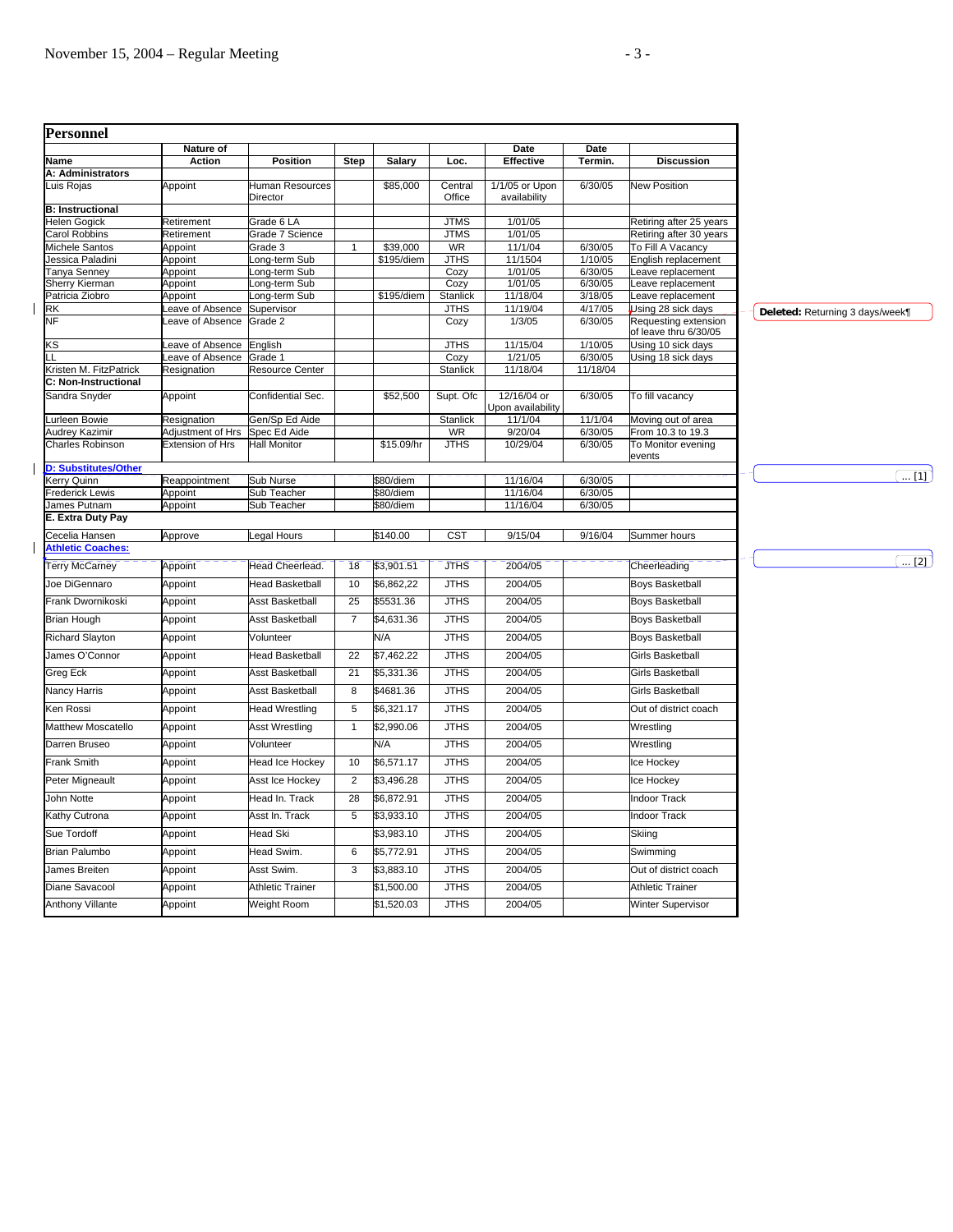$\overline{\phantom{a}}$ 

| <b>COURSE REIMBURSEMENTS:</b> |                                                |                          |               |  |  |  |
|-------------------------------|------------------------------------------------|--------------------------|---------------|--|--|--|
| <b>NAME</b>                   | <b>COURSE</b>                                  | <b>APPROVAL#</b>         | <b>AMOUNT</b> |  |  |  |
| Karen Mason                   | The High Performing Teacher                    | $\overline{\mathcal{L}}$ | \$1,500       |  |  |  |
|                               | Learning Styles/Multiple Intelligences         | 5                        |               |  |  |  |
| Christine Cinnamon            | Motivating Today's Learner                     | 10                       | \$1,500       |  |  |  |
|                               | Using the Internet to Enhance Learning         | 11                       |               |  |  |  |
| Nicole Fastnacht              | Motivating Today's Learner                     | 12                       | \$1,500       |  |  |  |
|                               | Using the Internet to Enhance Learning         | 13                       |               |  |  |  |
| Michelle Sprague              | Motivating Today's Learner                     | 14                       | \$1,500       |  |  |  |
|                               | Using the Internet to Enhance Learning         | 15                       |               |  |  |  |
| John Notte                    | <b>Effective Classroom Management</b>          | 16                       | \$906.00      |  |  |  |
| Amy Thomson                   | The High Performing Teacher                    | 27                       | \$1,500       |  |  |  |
|                               | Learning Styles/Multiple Intelligences         | 28                       |               |  |  |  |
| Jan Courtney                  | <b>Effective Classroom Management</b>          | 30                       | \$906.00      |  |  |  |
| Bertha Todd                   | <b>Effective Classroom Management</b>          | $\overline{32}$          | \$906.00      |  |  |  |
| Lisa R. Heckenberger          | Using the Internet to Enhance Learning         | 33                       | \$906.00      |  |  |  |
| Colleen Moore Maxwell         | <b>Effective Classroom Management</b>          | 34                       | \$906.00      |  |  |  |
| Patricia Vandigriff           | <b>Effective Classroom Management</b>          | 36                       | \$906.00      |  |  |  |
| <b>Babette Stewart</b>        | Using Brain Compatible Methods in Classroom    | 40                       | \$940.00      |  |  |  |
| Joan Pagano                   | Foundations of Reading & Literacy              | 47                       | \$1,065.00    |  |  |  |
|                               | Teaching Reading in Elementary School          | 48                       |               |  |  |  |
|                               | <b>Improving Reading Content</b>               | 62                       |               |  |  |  |
| Gregg Eck                     | <b>Teaching Students to Get Along</b>          | 50                       | \$375         |  |  |  |
| Jodie Ciaraffo                | Learning Styles/Multiple Intelligences         | 49                       | \$1,500.00    |  |  |  |
|                               | The High Performing Teacher                    | 51                       |               |  |  |  |
| Shawn Kielty                  | Succeeding with Difficult Students             | 52                       | \$710.00      |  |  |  |
|                               | Assertive Discipline & Beyond                  | 70                       |               |  |  |  |
| <b>Margaret Pratt</b>         | Assertive Discipline & Beyond                  | 53                       | \$1,065.00    |  |  |  |
|                               | Assessment to Improve Student Learning         | 54                       |               |  |  |  |
|                               | Helping Students Become Self Directed Learners | 55                       |               |  |  |  |
| Patricia Barile               | Assessment to Improve Student Learning         | 56                       | \$1,125.00    |  |  |  |
|                               | Assertive Discipline & Beyond                  | 57                       |               |  |  |  |
|                               | Helping Students Become Self Directed Learners | 58                       |               |  |  |  |
| Marietta Cerciello            | Assertive Discipline & Beyond                  | 59                       | \$1,065.00    |  |  |  |
|                               | Assessment to Improve Student Learning         | 60                       |               |  |  |  |
|                               | Helping Students Become Self Directed Learners | 61                       |               |  |  |  |
| Donna Tomsey                  | Math: Teaching for Understanding               | 69                       | \$375.00      |  |  |  |
| Jennifer Costabile            | Problem Solving in Mathematics                 | 74                       | \$1,110.36    |  |  |  |
| Charlotte Bayley              | The High Performing Teacher                    | 75                       | \$\$750.00    |  |  |  |
|                               | Assertive Discipline & Beyond                  | 76                       |               |  |  |  |
| <b>Christine Stewart</b>      | Teaching Reading to Young Adult Lit.           | 77                       | \$118.50      |  |  |  |
| Laura Lowe                    | Technology in Education                        | 79                       | \$1,110.36    |  |  |  |

 **H.2** Motion to approve Advanced Salary Placements as indicated below for 2004/05:

| <b>NAME</b>             | <b>FROM</b>            | <b>AMOUNT</b> | TO.              | <b>SALARY</b> | <b>DIFFERENCE</b> |
|-------------------------|------------------------|---------------|------------------|---------------|-------------------|
| Leigh Allocca           | $BA+15$ step 02        | \$20,030.00   | MA<br>step $02$  | \$20,938.00   | \$908.00          |
| Ralph Argondizzo        | $MA+30$ step 07        | \$47,348.00   | $MA+45$ step 07  | \$48,348.00   | \$1000.00         |
| Patricia Austin         | step $05$<br><b>BA</b> | \$41,504.00   | BA $+15$ step 05 | \$42,504.00   | \$1000.00         |
| Patricia Barile         | $MA+15$ step 13        | \$55,888.00   | $MA+30$ step 13  | \$60,204.00   | \$4316.00         |
| <b>Charlotte Bayley</b> | $MA+30$ step 14        | \$64,552.00   | $MA+45$ step 14  | \$67,585.00   | \$3033.00         |
| Sue Betar               | $MA+30$ step 18        | \$85,571.00   | $MA+45$ step 18  | \$89,514.00   | \$3943.00         |
| Cheryl Cantoni          | step 07<br><b>BA</b>   | \$43,348.00   | BA+15 step $07$  | \$44,348.00   | \$1000.00         |
| Patricia Carroll        | $MA+15$ step 15        | \$63,852.00   | $MA+30$ step 15  | \$68,628.00   | \$4776.00         |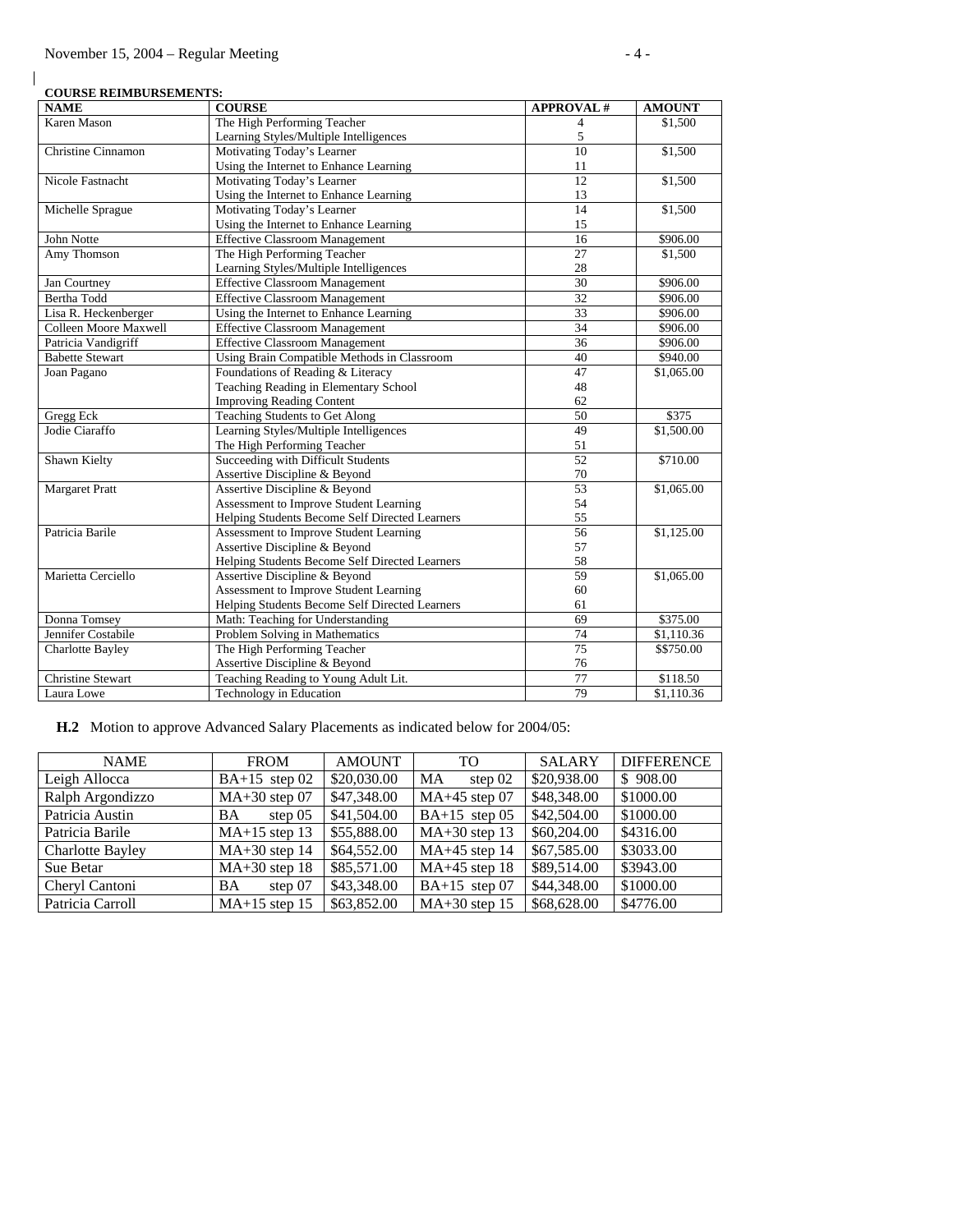| <b>NAME</b>              | <b>FROM</b>                                | <b>AMOUNT</b>           | <b>TO</b>                        | <b>SALARY</b>           | <b>DIFFERENCE</b>     |
|--------------------------|--------------------------------------------|-------------------------|----------------------------------|-------------------------|-----------------------|
| Siobhan Carroll          | MA+15 step 07                              | \$46,348.00             | $MA+30$ step 07                  | \$47,348.00             | \$1000.00             |
| <b>Shannon Castimore</b> | BA+15 step 05                              | \$42,504.00             | MA<br>step 05                    | \$43,504.00             | \$1000.00             |
| Marietta Cerciello       | $MA+15$ step 18                            | \$81,529.00             | $MA+30$ step 18                  | \$87,549.00             | \$6020.00             |
| John Cinotti             | $MA+30$ step 18                            | \$87,802.00             | $MA+45$ step 18                  | \$91,745.00             | \$3943.00             |
| Karen Correia            | $BA+15$ step 15                            | \$57,360.00             | MA<br>step 15                    | \$61,961.00             | \$4601.00             |
| Janice Courtney          | <b>BA</b><br>step 07                       | \$43,348.00             | $BA+15$ step 07                  | $\overline{$44,348.00}$ | \$1000.00             |
| <b>Beth Dailey</b>       | $\overline{MA+30}$ step 14                 | \$64,552.00             | MA+45 step 14                    | \$67,585.00             | \$3033.00             |
| Kathleen D'Ambrosio      | BA+15 step $07$                            | \$44,348.00             | $\rm MA$<br>step 07              | \$45,348.00             | \$1000.00             |
| Gregg Eck                | MA<br>step 18                              | \$73,150.00             | $MA+15$ step 18                  | \$75,250.00             | \$2100.00             |
| Pamela Graham            | MA<br>step 05                              | \$43,504.00             | $\overline{MA}$ +15 step 05      | \$44,504.00             | $\overline{$1000.00}$ |
| Philip Guarraia          | $MA+30$ step 14                            | \$64,552.00             | MA+45 step 14                    | \$67,585.00             | \$3033.00             |
| Joseph Guziewicz         | step 15<br>MA                              | \$61,961.00             | $\overline{MA+15}$ step 15       | \$63,852.00             | \$1891.00             |
| Nancy Harris             | $MA+30$ step 16                            | \$73,301.00             | $MA+45$ step 16                  | \$76,972.00             | \$3671.00             |
| Susan Hemberger          | $MA+30$ step 18                            | \$82,270.00             | MA+45 step 18                    | \$86,213.00             | \$3943.00             |
| Deborah Helfand          | BA+15 step 09                              | \$46,246.00             | $\rm MA$<br>step $0\overline{9}$ | \$47,246.00             | \$1000.00             |
| Cathleen Hille           | $\overline{MA} + 30$ step 18               | \$87,560.00             | $\overline{MA+45}$ step 18       | \$91,503.00             | \$3943.00             |
| <b>Brian Hough</b>       | <b>BA</b><br>step 07                       | \$43,348.00             | $BA+15$ step 07                  | \$44,348.00             | \$1000.00             |
| Catherine Hugo           | $MA+30$ step 18                            | \$81,270.00             | $MA+45$ step 18                  | \$85,213.00             | \$3943.00             |
| Janice Inguagiato        | $MA+30$ step 18                            | \$88,160.00             | $MA+45$ step 18                  | \$92,103.00             | \$3943.00             |
| Shawn Kielty             | $MA+15$ step 18                            | \$75,250.00             | $MA+45$ step 18                  | \$85,213.00             | \$9963.00             |
| Michele Koontz           | $MA+15$ step 13                            | \$55,888.00             | $MA+30$ step 13                  | \$60,204.00             | \$4316.00             |
| Ann Lewis                | $MA+30$ step 18                            | \$85,371.00             | MA+45 step 18                    | \$89,314.00             | \$3943.00             |
| Rosemary McHugh          | step 18<br>MA                              | $\overline{$}75,150.00$ | $MA+15$ step 18                  | $\overline{$}77,250.00$ | \$2100.00             |
| MaryEllen McLeod         | BA+15 step 11                              | \$48,143.00             | MA<br>step 11                    | \$49,343.00             | \$1200.00             |
| Kathleen Mansbery        | $MA+30$ step 18                            | \$88,060.00             | $MA+45$ step 18                  | \$92,003.00             | \$3943.00             |
| Jennifer Markowick       | MA+30 step 18                              | \$83,270.00             | MA+45 step 18                    | \$87,213.00             | \$3943.00             |
| Colleen Maxwell          | step 04<br>BA                              | \$40,672.00             | BA+15 step 04                    | \$41,672.00             | \$1000.00             |
| Louis Migliacci, Jr.     | $\overline{MA} + 30$ step 18               | \$81,270.00             | $MA+45$ step 19                  | \$85,213.00             | \$3943.00             |
| Joan Pagano              | step 14<br>MA                              | \$58,187.00             | $MA+30$ step 14                  | \$64,552.00             | \$6365.00             |
| <b>Margaret Pratt</b>    | $\overline{MA+30}$ step 18                 | \$88,360.00             | $MA+45$ step 18                  | $\overline{$}92,303.00$ | \$3943.00             |
| <b>Kay Richards</b>      | $MA+30$ step 18                            | \$84,270.00             | $MA+45$ step 18                  | \$88,213.00             | \$3943.00             |
| Joanne Ross              | MA+30 step 18                              | \$88,010.00             | $MA+45$ step 18                  | \$91,953.00             | \$3943.00             |
| Niemiah Scherlacher      | MA<br>step 12                              | \$31,186.00             | $MA+15$ step 12                  | \$31,880.00             | \$694.00              |
| Melissa Smid             | <b>BA</b><br>step 03                       | \$39,877.00             | BA+15 step $03$                  | \$40,877.00             | \$1000.00             |
| Jodie Sparling           | <b>BA</b><br>step 02                       | \$19,939.00             | BA+15 step $02$                  | \$20,438.00             | \$499.00              |
| <b>Babette Stewart</b>   | $MA+15$ step 18                            | \$76,250.00             | MA+30 step 18                    | \$82,270.00             | \$6020.00             |
| <b>Christine Stewart</b> | BA+15 step $16$                            | \$60,580.00             | MA<br>step 16                    | \$65,651.00             | \$5071.00             |
| Bertha Todd              | <b>BA</b><br>step 05                       | \$41,504.00             | $\overline{BA+15}$ step 05       | \$42,504.00             | \$1000.00             |
| Donna Tomsey             | MA<br>step 18                              | \$74,150.00             | $MA+30$ step 18                  | \$82,270.00             | \$8120.00             |
| WLeigh VanHouten         | $MA+30$ step 18                            | \$88,160.00             | MA+45 step 18                    | \$92,103.00             | \$3943.00             |
| Kathleen Weir            | $\overline{\text{MA}+15 \text{ step } 17}$ | \$72,856.00             | MA+30 step 17                    | \$78,179.00             | \$5323.00             |
| <b>Total Difference</b>  |                                            |                         |                                  |                         | \$155,255.00          |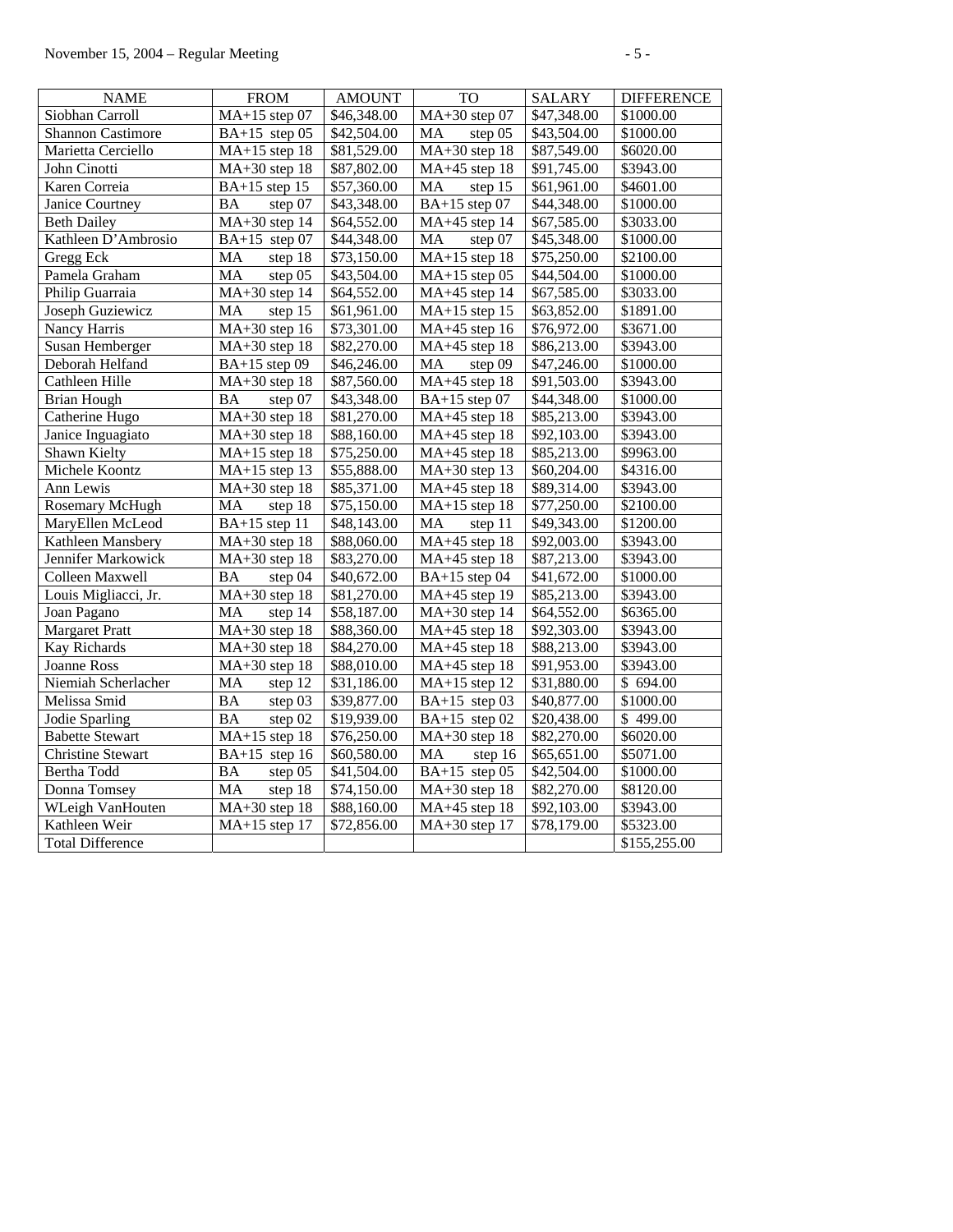### **I**. **EDUCATION COMMITTEE**

Motion by seconded by seconded by  $\sim$ , to accept the recommendation of the Superintendent to approve and adopt motions I.1 through I.4, as described below:

- **I.1** Motion proclaiming **American Education Week**, November 14 20, 2004 by the Jefferson Township Board of Education.
- **I.2** Motion to terminate the out of district placement for M/7-4 at Chancellor Academy II, effective August 31, 2004 (moved out of district).
- **I.3** Motion to approve placement of students out of district as indicated below:

| <b>Student</b> | <b>School</b>                    | <b>Tuition</b> | <b>Dates</b>         |
|----------------|----------------------------------|----------------|----------------------|
| $M/14-6$       | Caldwell Therapy Center          | \$1,189.00     | 2004-05              |
|                | 29 sessions $@$ \$41 per session |                |                      |
| $M/13-6$       | Shawnee Academy                  | \$1,200.00     | $9/20/04 - 10/5/04$  |
|                | 12 days @ \$100 per diem         |                |                      |
| $F/11-11$      | Mt. Lakes BOE/Lake Drive School  | \$43,650.00    | 2004-05              |
| $M/7-6$        | Mt. Lakes BOE/Lake Drive School  | \$43,000.00    | 2004-05              |
| $F/12-4$       | Mt. Lakes BOE/Lake Drive School  | \$43,000.00    | 2004-05              |
| $M/7-7$        | Chancellor Academy II            | \$41,958.75    | $10/15/04 - 6/30/05$ |

 **I.4** Motion to approve overnight Grade 8 Class Trip to Philadelphia, PA for June 1-2-3, 2005.

**I.5 noted the enrollment** as of 10/31/04:

|                            | June 04 | <b>Oct 04</b> |
|----------------------------|---------|---------------|
| R. F. Drummond             | 99      | 107           |
| Milton                     | 217     | 186           |
| Cozy Lake                  | 281     | 281           |
| <b>Stanlick</b>            | 259     | 366           |
| E.T. Briggs                | 380     | 247           |
| <b>White Rock</b>          | 490     | 479           |
| <b>Total Elementary</b>    | 1,726   | 1,666         |
| <b>JTMS</b>                | 889     | 922           |
| <b>JTHS</b>                | 991     | 1014          |
| <b>GRAND TOTAL</b>         | 3,606   | 3,602         |
| Tuition students received  | 1       | 1             |
| Tuition district placement | 56      | 45            |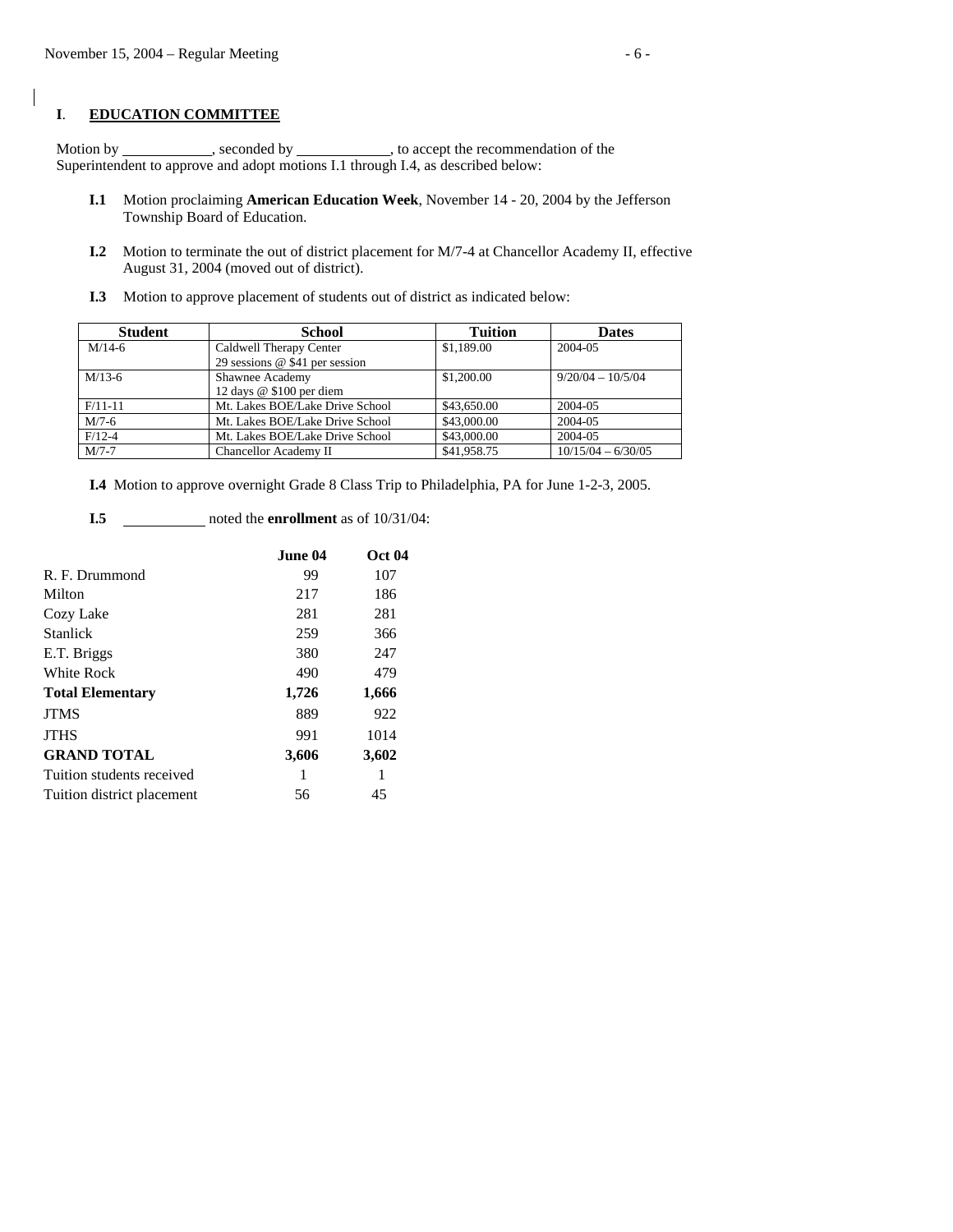## **J. POLICY COMMITTEE**

 $\overline{\phantom{a}}$ 

 $\overline{\phantom{a}}$ 

Motion by \_\_\_\_\_\_\_\_\_\_\_, seconded by \_\_\_\_\_\_\_\_\_\_, to accept the recommendation of the Superintendent to approve and adopt motion J.1, as described below:

### **J.1** Motion to approve the **first reading** of the following:

| Number | Title                                               |                |
|--------|-----------------------------------------------------|----------------|
| 2466   | PUBLIC LABELING OF EDUCATIONALLY HANDICAPPED PUPILS |                |
| 2467   | SURROGATE PARENTS AND FOSTER PARENTS                |                |
| 2622   | PUPIL ASSESSMENT                                    |                |
| 3281   | INAPPROPRIATE STAFF CONDUCT                         |                |
| 3431.1 | <b>FAMILY LEAVE</b>                                 |                |
| 4281   | INAPPROPRIATE STAFF CONDUCT                         |                |
| 4431.1 | <b>FAMILY LEAVE</b>                                 | Deleted: ¶     |
| 5300   | USE OF DEFIBRILLATOR(S)                             | J.1 continued: |
| 5310   | <b>HEALTH SERVICES</b>                              | Number Title   |
| 8431   | PREPAREDNESS FOR TOXIC HAZARD                       |                |
| 8451   | CONTROL OF COMMUNICABLE DISEASE                     |                |
| 8453   | HIV/AIDS                                            |                |
| 8462   | CHILD ABUSE AND/OR NEGLECT                          |                |
| 8465   | HATE CRIMES AND BIAS-RELATED ACTS                   |                |
| 9110   | <b>OUALITY ASSURANCE ANNUAL REPORT</b>              |                |
| 9560   | ADMINISTRATION OF SCHOOL SURVEYS                    |                |
|        |                                                     |                |

### **K. BUILDING NEEDS COMMITTEE**

| Motion by                                                      | ) accept the recommendation of the Superintendent to |  |
|----------------------------------------------------------------|------------------------------------------------------|--|
| approve and adopt motions K.1 through K.4, as described below: |                                                      |  |

**K.1** Motion to approve the following **change orders** for the Stanlick/WR construction project:

| Contract# | Change Order # Contractor |                     | Amount |                                                                                |
|-----------|---------------------------|---------------------|--------|--------------------------------------------------------------------------------|
| 5A        | 13                        | Vespa Electric      |        | $$3,221.69$ Labor & installation<br>of exhaust fans in room<br>$A10$ and $A21$ |
| 5A        | 14                        | Vespa Electric      |        | \$ 8,211.00 Replace exterior light<br>fixtures at 9 locations                  |
| 5B        | 13                        | P.J. Smith Electric |        | \$4,094.00 Replace exterior light<br>fixtures at 6 locations                   |
| 5Β        | 14                        | P.J. Smith Electric |        | \$5,772.00 Rewire/relocate roof<br>top condensing units                        |

 $\Box$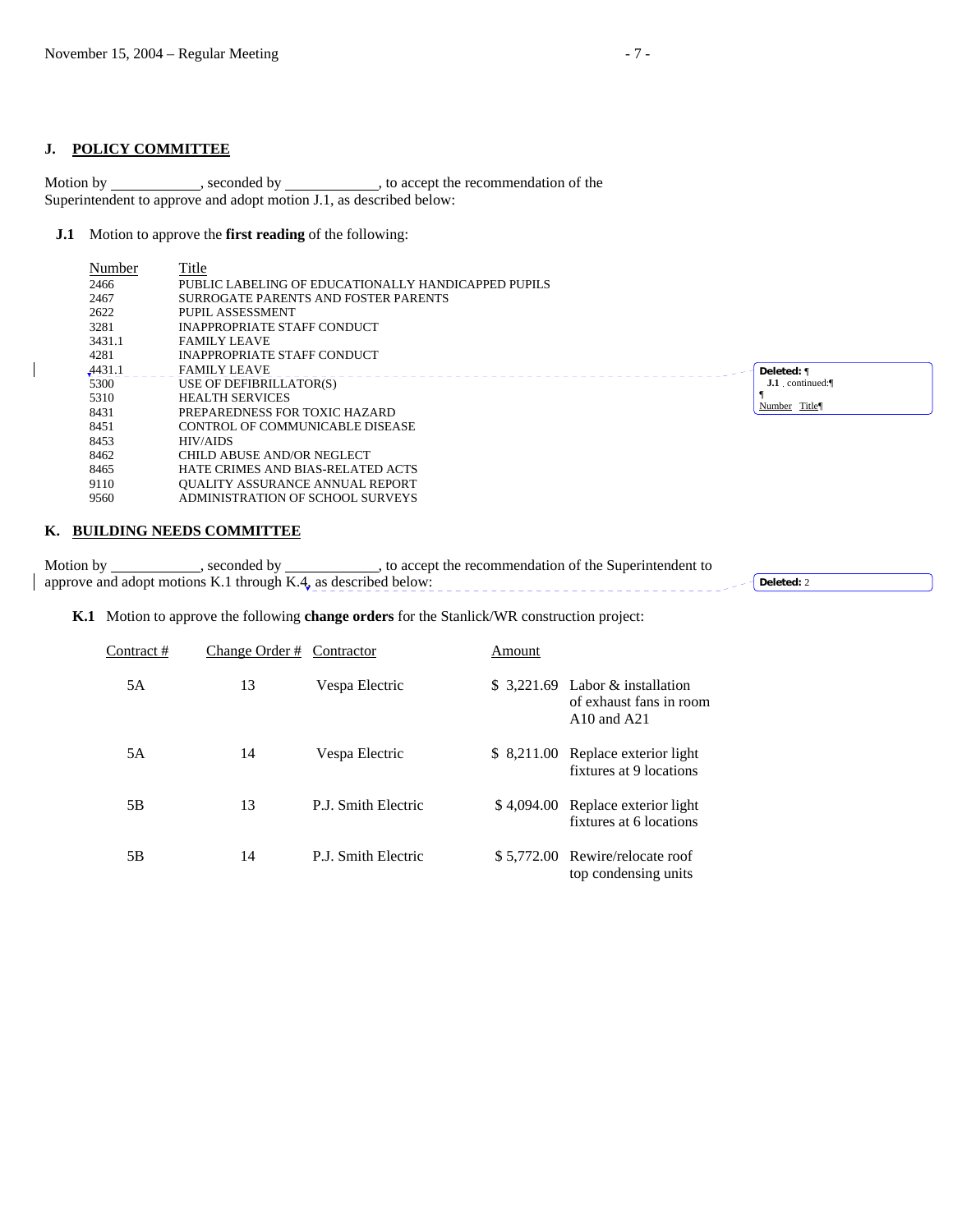**K.2** Motion to approve the following **change orders** for the HS/MS construction project:

| Contract # | Change Order $#$ | Contractor                    | Amount     |                               |                                                                             |
|------------|------------------|-------------------------------|------------|-------------------------------|-----------------------------------------------------------------------------|
| E1         | 17               | <b>Brittashan Enterprises</b> | \$6,150.00 | Provide & install an          | Deleted:<br>E1                                                              |
|            |                  |                               |            | additional 100 amp            | <b>Brittashan Enterprises</b><br>17.<br>\$<br>4,435.14 Provide & install an |
|            |                  |                               |            | electric panel located in     |                                                                             |
|            |                  |                               |            | the interior concession       | additional 100 amp¶                                                         |
|            |                  |                               |            | room                          | electric panel located in ¶                                                 |
|            |                  |                               |            |                               | the interior concession ¶                                                   |
| E1         | 18               | <b>Brittashan Enterprises</b> |            | $$1,549.56$ Provide & install | room $\P$                                                                   |
|            |                  |                               |            | additional heat and           |                                                                             |
|            |                  |                               |            | smoke detectors               | K.2 continued:                                                              |
| E1         | 19               | <b>Brittashan Enterprises</b> | \$2,100.71 | Provide & install             | Change Order<br>Contract#                                                   |
|            |                  |                               |            | wiremold, wiring and          | Contractor<br>Amount<br>#                                                   |
|            |                  |                               |            | outlets in General            |                                                                             |
|            |                  |                               |            | Office $-$ C121               |                                                                             |
|            |                  |                               |            |                               |                                                                             |
| E1         | 20               | <b>Brittashan Enterprises</b> | \$4,370.26 | Provide & install             |                                                                             |
|            |                  |                               |            | wiremold, wiring and          |                                                                             |
|            |                  |                               |            | outlets in Computer           |                                                                             |
|            |                  |                               |            | $Room - H111$                 |                                                                             |
|            |                  |                               |            |                               |                                                                             |
| E1         | 21               | <b>Brittashan Enterprises</b> | \$1,820.98 | <b>Install wiring for the</b> |                                                                             |
|            |                  |                               |            | temporary water heaters       |                                                                             |
|            |                  |                               |            | at both MS and HS             |                                                                             |

 **K.3** Motion to approve the following resolution for Submission of **Comprehensive Maintenance Plan**:

 **Whereas**, the Department of Education required New Jersey School Districts to submit three year maintenance plans documenting "required" maintenance activities for each of its public school facilities, and

 **Whereas**, the required maintenance activities as listed in the documents for the various school facilities of the Jefferson Township School District are consistent with these requirements, and

 **Whereas**, all past and planned activities are reasonable to keep school facilities open and safe for use or in their original condition and to keep their system warranties valid,

 **Now Therefore Be It Resolved**, that the Jefferson Township School District hereby authorizes the School Business Administrator to submit the Comprehensive Maintenance Plan for the Jefferson School District in compliance with Department of Education requirements.

 **K.4** Motion to approve the purchase of playground equipment from Marturano Recreation Company, State Contract #T0103-59052, for the White Rock and Stanlick Elementary Schools, to be funded from the referendum proceeds. Cost breakdown as follows:

| Kid's Schoolhouse Playground Equipment @\$33,014 each   \$66,028.00 |             |
|---------------------------------------------------------------------|-------------|
| Wood Fiber Surfacing                                                | 3.557.10    |
| Shipping, Curbing and Installation                                  | 16,450.00   |
| <b>Total Cost</b>                                                   | \$86,035.10 |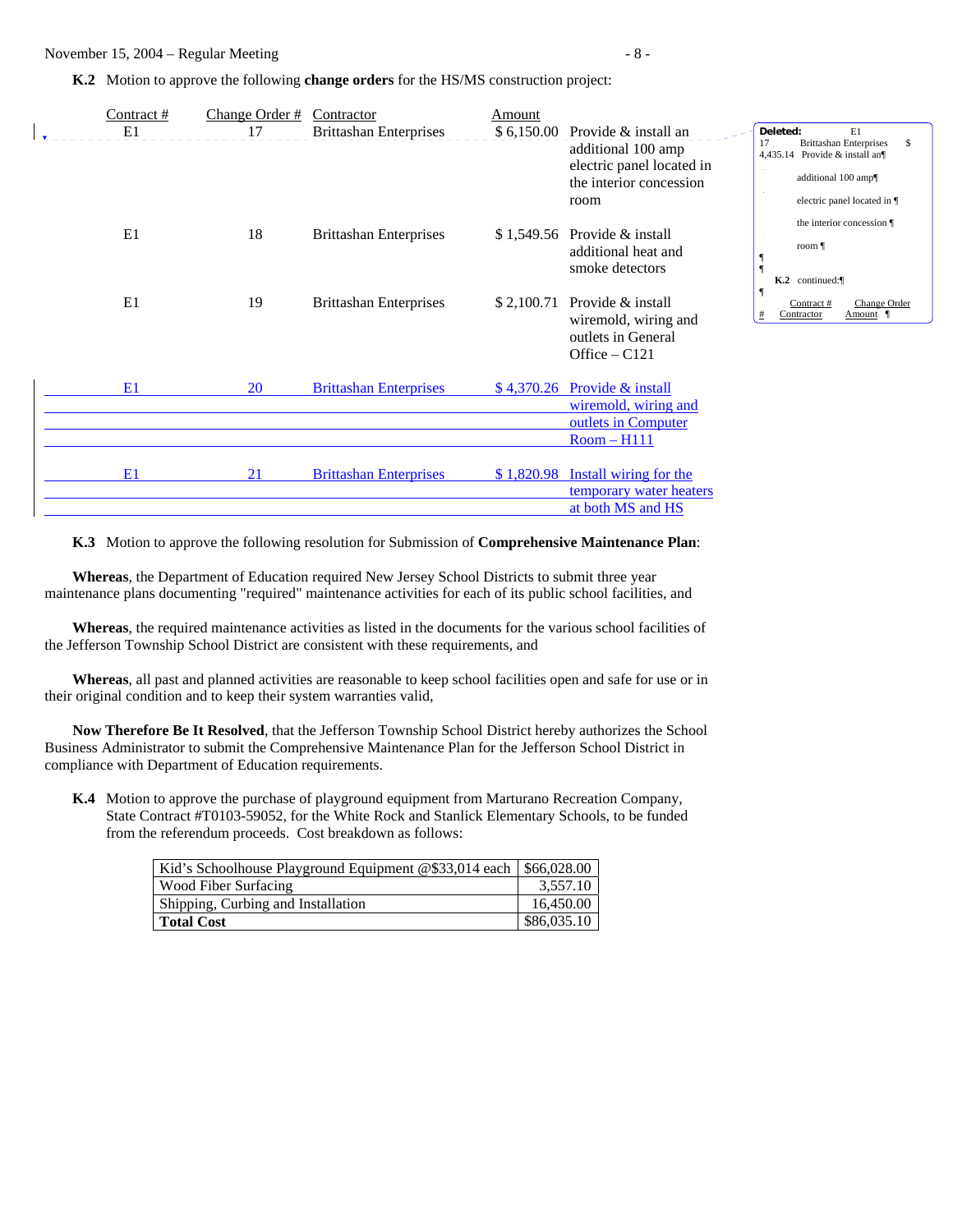# **L. AUXILIARY COMMITTEE**

Motion by seconded by seconded by seconded by seconded by seconded by seconded by seconded by seconded by seconded by seconded by seconded by seconded by seconded by seconded by seconded by seconded by seconded by seconded approve and adopt motions L.1 through L.5, as described below:

- **L.1** Motion to approve the request by Our Lady Star of the Sea Church Carnival Committee to use the E.T. Briggs School parking lot for a church sponsored carnival, during the evening hours 5:00 PM to 10:30 PM on June 29 & 30 and July 1 & 2, 2005.
- **L.2** Motion to approve the following resolution to designate the new high school gymnasium as the "**Freedom Gymnasium**":

**WHEREAS,** the citizens of Jefferson Township fully value and appreciate the patriotism and dedication of those who serve in the armed forces to protect our homeland, and

 **WHEREAS,** the state of world affairs underscores and emphasizes the valuable contributions of our military, and

 **WHEREAS,** Lieutenant John Thomas, "J.T." Wroblewski willingly gave his life in the line of duty in Operation Iraqi Freedom so that we could continue to enjoy the American way of life, and

 **WHEREAS**, Lieutenant Wroblewski, a native of the State of New Jersey, graduated from Jefferson Township High School, Rutgers University and Officer Candidate School, and

**WHEREAS**, Lieutenant Wroblewski, the ultimate Marine, Semper Fi, served proudly as a member of the Second Battalion, Fourth Marine Regiment, First Marine Division, First Marine Expeditionary Force; and

**WHEREAS**, Lieutenant Wroblewski was a hero and courageous soldier, a loving husband, son, brother, role model; and

**WHEREAS, Lieutenant Wroblewski's favorite quote came from President Reagan, who said, "Some**  $\star$ people live an entire lifetime and wonder if they have made a difference in the world. Marines don't have that problem." Lieutenant Wroblewski, too, made a difference.

**NOW, THEREFORE BE IT RESOLVED,** that football and baseball *jerseys* No. 31 are hereby retired and

**BE IT FURTHER RESOLVED** that on this date, November 15, 2004, Lieutenant Wroblewski is hereby forever memorialized as a member of the Jefferson Township Public School family, and the high school gymnasium shall be named the "**Freedom Gymnasium**" in memory of J.T<sub>\*</sub> and all heroic members of the Jefferson Township Public School community, who, in their service contribute to the freedoms we all enjoy.

**Formatted:** Font: Bold **Formatted:** Indent: First line: 0" **Deleted: WHEREAS,** Lieutenant John Thomas, "J.T." Wroblewski, a Marine who

**Deleted:** ¶ ¶

| Deleted:                                       |
|------------------------------------------------|
| Formatted: Indent: First line: 0"              |
| Formatted: Font: Not Bold, Font<br>color: Auto |
| <b>Deleted:</b> jersey                         |
| <b>Deleted:</b> is                             |
| Deleted: Lt.                                   |
| <b>Deleted:</b> Lt.                            |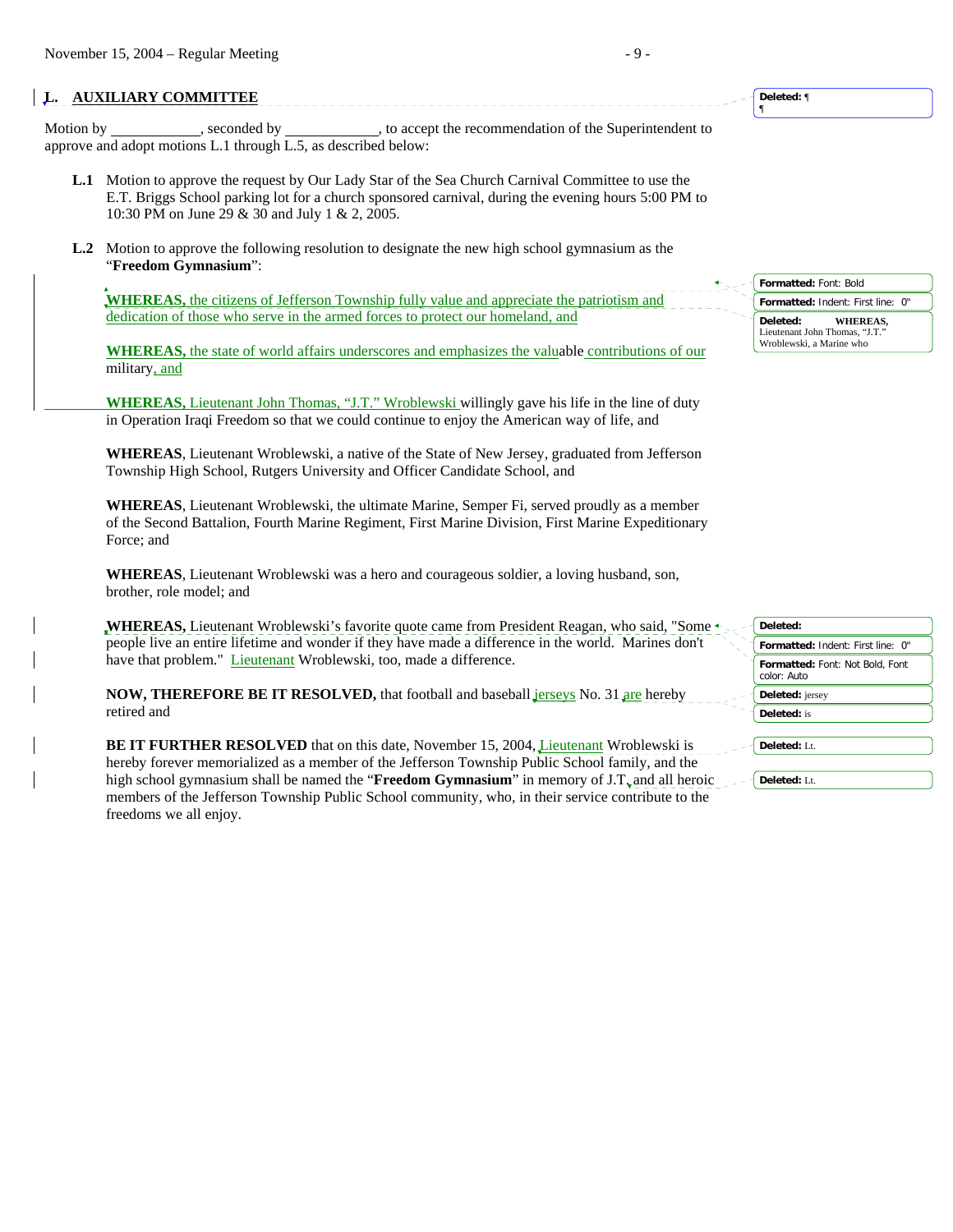- L.3 Motion to approve rebidding for TV Equipment, as no bids were received.
- **L.4** All bids received for the Weight Room Equipment are hereby rejected as being over budget.
- **L.5** Motion to accept and award the Video Lab Equipment bid to Video Corporation of America, pending Technology review, in the amount of \$121,667.00.

## **M. COMMITTEE REPORTS**

### **N. COMMUNICATIONS**

- **O. OLD BUSINESS**
- **P. NEW BUSINESS**
- **Q. COMMENTS FROM THE AUDIENCE**
- **R. BOARD MEMBER COMMENTS**
- **S. ADJOURN**